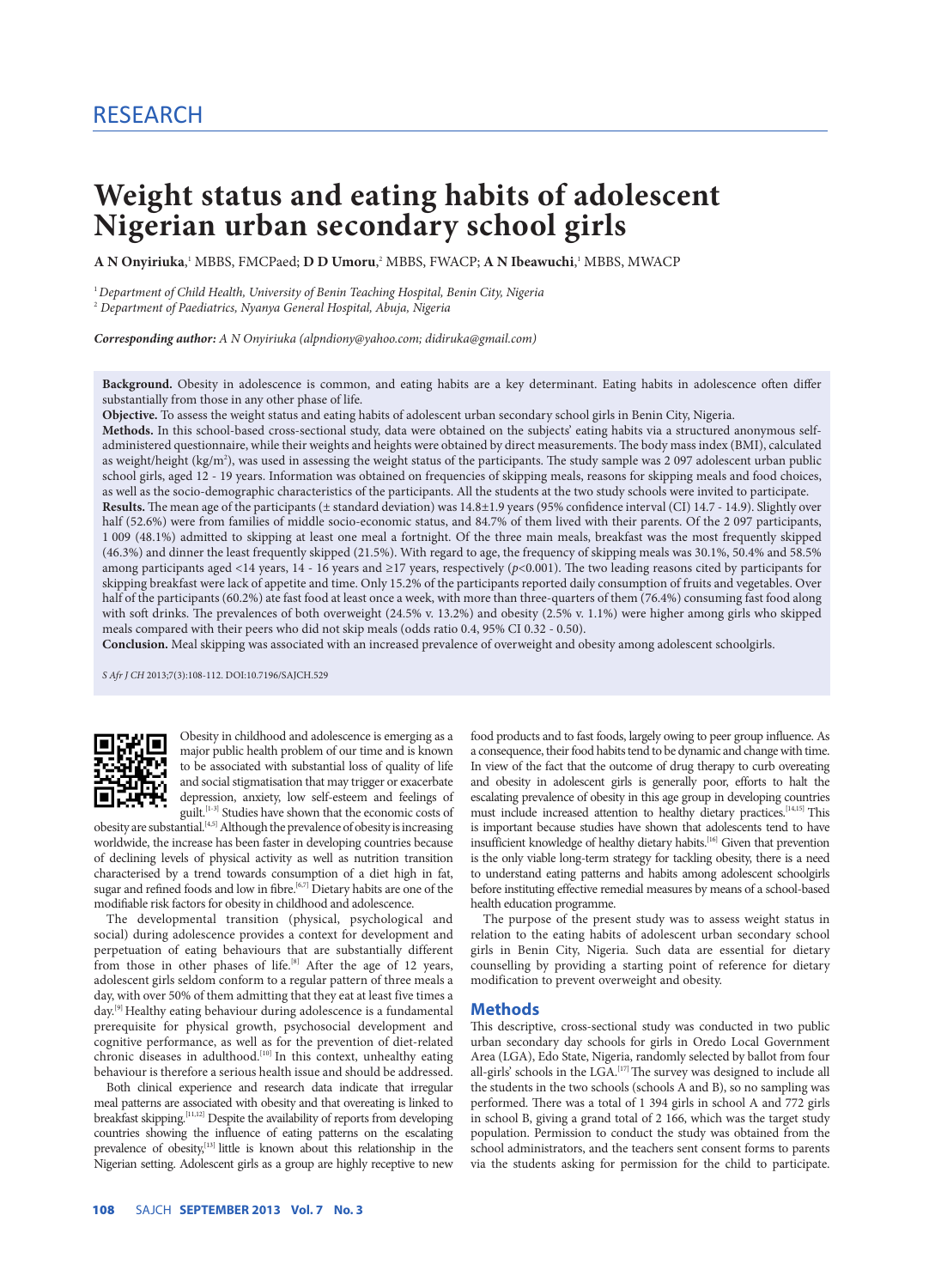The principals of the two schools introduced the authors during morning assembly. Subsequently, we addressed the students in their classrooms on the objectives of the study and how to fill in the questionnaire accurately. We emphasised that the questionnaires were anonymous and that the students' participation was entirely voluntary.

Data were collected between October and November 2011, using a structured anonymous self-administered questionnaire. The questionnaire was tested on 30 schoolgirls of similar age and school class in another girls-only secondary school in the same LGA. It was divided into two parts. The first part sought information on socio-demographic data, including age of the participant, number of people in the household, level of education of father and mother, occupation of father and mother, religion and state of origin. The girls were categorised into high, middle and low socio-economic groups according to the socio-economic status (SES) of their parents, which was determined using the classification suggested by Ogunlesi *et al*. [18] The second part of the questionnaire consisted of questions relating to eating habits, including number of meals eaten per day, whether meals were skipped, which meals were skipped, and reasons for skipping meals. Meal skipping was assessed by asking the girls whether they had skipped breakfast, lunch or dinner over the past 2 weeks; those who responded with 'yes' or 'sometimes' were regarded as skippers, while those who answered 'no' were regarded as non-skippers. The number of days meals had been skipped per week was also noted. Dietary intake data were obtained on all food items and drinks consumed during the 2 days before the survey.

All the measurements of weight and height were performed by one of the investigators (ANO) with an assistant, using the standard anthropometric methods of the International Society for the Advancement of Kinanthropometry.<sup>[19]</sup> The weight of each of the participants was measured to the nearest 0.1 kg, using a well-calibrated portable bathroom scale (Hana scale, model BR-9011) with the subject wearing a light cotton school uniform. Height was measured barefoot in the Frankfort horizontal plane to the nearest 1 cm, using a stadiometer. The body mass index (BMI) was calculated as weight/height  $(kg/m<sup>2</sup>)$ , and the subjects were categorised into underweight (BMI for age <5th percentile), normal weight (BMI for age between 5th and 85th percentile), overweight (BMI for age ≥85th but <95th percentile), and obese (BMI for age ≥95th percentile), using World Health Organization criteria.<sup>[20]</sup> A snack was defined as a light meal and/or a drink consumed outside the main meals of breakfast, lunch and dinner, fast foods as quick, easily accessible and cheap alternatives to home-cooked meals, and soft drinks as non-alcoholic carbonated drinks sweetened with sugar.

The data were entered onto an Excel

spreadsheet directly from the pre-coded questionnaire. Computer printouts of the data were reviewed for any information that was out of range. Statistical analysis was performed using SPSS software package version 15.0 (SPSS Inc., Chicago, IL, USA). Descriptive statistics such as frequencies, means, odds ratios (ORs), standard deviations (SDs), confidence intervals (CIs) and percentages were used to describe all the variables.

#### **Results**

At the time of the survey, a total of 2 166 girls (1 394 in school A and 772 in school B) were attending the two study schools. Seven students (5 from school A and 2 from school B) declined to participate, giving response rates of 99.6% for

| Socio-demographic variables                                                                    | $n\left(\%\right)$ | Mean $\pm$ SD (95% CI)       |
|------------------------------------------------------------------------------------------------|--------------------|------------------------------|
| Age group (years)                                                                              |                    |                              |
| < 14                                                                                           | 469(22.4)          |                              |
| $14 - 16$                                                                                      | 1108(52.8)         |                              |
| $17 - 19$                                                                                      | 520(24.8)          |                              |
| Total, $N$ (%)                                                                                 | 2097(100)          | $14.8 \pm 1.9$ (14.7 - 14.9) |
| Household members                                                                              |                    |                              |
| $2 - 4$                                                                                        | 281 (13.4)         |                              |
| $5 - 7$                                                                                        | 1474(70.3)         |                              |
| $\geq 8$                                                                                       | 342(16.3)          |                              |
| Total, $N$ (%)                                                                                 | 2097(100)          | $4.9 \pm 1.4$ (4.6 - 5.0)    |
| SES of parents                                                                                 |                    |                              |
| High SES                                                                                       | 258(12.3)          |                              |
| Middle SES                                                                                     | 1103(52.6)         |                              |
| Low SES                                                                                        | 763 (35.1)         |                              |
| Total, $N$ (%)                                                                                 | 2 097 (100)        |                              |
| Living arrangements                                                                            |                    |                              |
| Living with parents                                                                            | 1776 (84.7)        |                              |
| Living with guardian                                                                           | 321(15.3)          |                              |
| Total, $N$ (%)                                                                                 | 2 097 (100)        |                              |
| Eating companions                                                                              |                    |                              |
| Eats with members of household                                                                 | 1613(76.9)         |                              |
| Eats with peers                                                                                | 319 (15.2)         |                              |
| Eats alone                                                                                     | 165(7.9)           |                              |
| Total, $N$ (%)                                                                                 | 2097(100)          |                              |
| $SD = standard deviation$ ; $CI = confidence$ interval; $SES = socio\text{-}economic status$ . |                    |                              |

| Table 2. Types of food consumed and frequency of consumption |  |  |  |
|--------------------------------------------------------------|--|--|--|
|                                                              |  |  |  |

|                         | Frequency of consuming different food groups |                    |                                                               |           |
|-------------------------|----------------------------------------------|--------------------|---------------------------------------------------------------|-----------|
| Foods/food groups       | Daily<br>$n\left(\%\right)$                  | $n\left(\%\right)$ | 4 - 6 times/week 1 - 3 times/week Total<br>$n\left(\%\right)$ | $N(\%)$   |
| Starchy food            | 1 879 (89.6)                                 | 218(10.4)          |                                                               | 2097(100) |
| Fruit and vegetables    | 319(15.2)                                    | 694(33.1)          | 1084(51.7)                                                    | 2097(100) |
| Milk and dairy products | 170(8.1)                                     | 220(10.5)          | 1 707 (81.4)                                                  | 2097(100) |
| Meat and alternatives   | 400(19.1)                                    | 665 (31.7)         | 1 032 (49.2)                                                  | 2097(100) |
| Fatty/oily foods        | 864 (41.2)                                   | 996 (47.5)         | 237(11.3)                                                     | 2097(100) |
| Soft drinks             | 1231(58.7)                                   | 472(22.5)          | 394 (18.8)                                                    | 2097(100) |
| Canned fruit juice      | 91(4.3)                                      | 226(10.8)          | 1780 (84.9)                                                   | 2097(100) |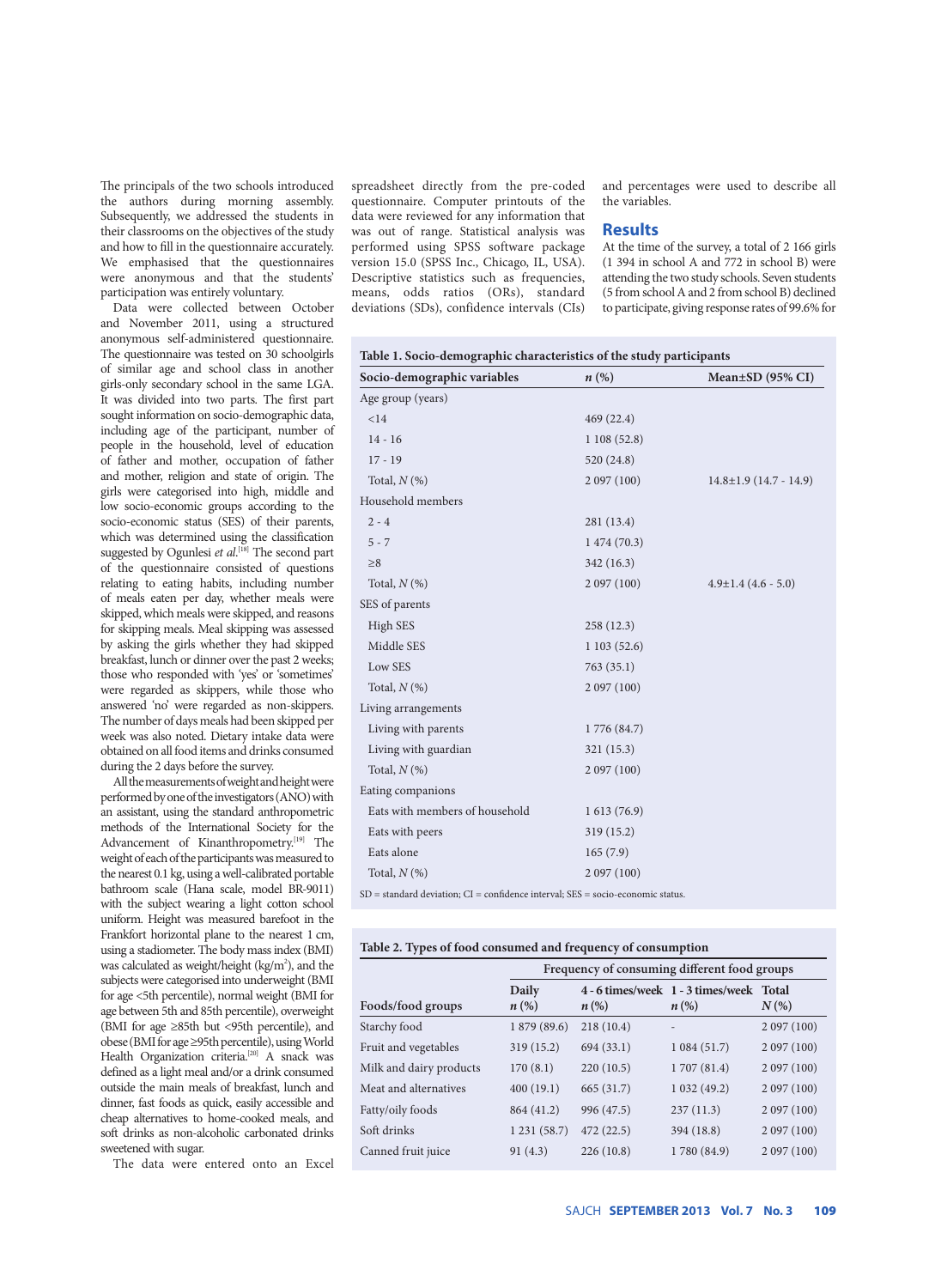school A and 99.7% for school B. The overall response rate was 99.7%. The questionnaires for 62 students were excluded from the final

| Main meal        | $n\left(\%\right)$ |
|------------------|--------------------|
| <b>Breakfast</b> |                    |
| Non-skippers     | 1 126 (53.7)       |
| Skippers         | 971 (46.3)         |
| Lunch            |                    |
| Non-skippers     | 1460(69.6)         |
| Skippers         | 637 (30.4)         |
| Dinner           |                    |
| Non-skippers     | 1 646 (78.5)       |
| Skippers         | 451 (21.5)         |

\*Some respondents skipped more than one main meal.

analysis because they were incompletely filled out, leaving a total of 2 097 questionnaires (respondents) for data analysis. Students in the two schools had similar socio-demographic characteristics, so further analysis of data was done on the combined group of students.

Of the 2 097 participants, 82.6%, 14.8% and 2.6% were from Christian, Muslim and traditional religion families, respectively. Eating patterns did not differ with regard to state of origin or religion. The sociodemographic characteristics of the participants are set out in Table 1. Over half of the girls (52.8%) were aged 14 - 16 years, the majority (84.7%) lived with family members, and over two-thirds (70.3%) lived in households with five to seven members. More than half (52.6%) of the participants came from families of middle SES.

The dietary practices of the participants are set out in Table 2. Starchy food and milk/dairy products were the most and the least frequently consumed food items,

| Table 4. Frequency of skipping meals according to age |  |  |  |  |  |  |
|-------------------------------------------------------|--|--|--|--|--|--|
|-------------------------------------------------------|--|--|--|--|--|--|

|                   |            | Skipping meals     |                                         |
|-------------------|------------|--------------------|-----------------------------------------|
| Age group (years) | $N(\%)$    | $n\left(\%\right)$ | $\chi^2$ ( <i>p</i> -value)             |
| <14               | 469(46.9)  | 141(30.1)          | $<$ 14 v. 14 - 16: 55.01 ( $<$ 0.001)   |
| $14 - 16$         | 1108(52.8) | 558 (50.4)         | $<$ 14 v. $\geq$ 17: 88.57 ( $<$ 0.001) |
| >17               | 520(24.8)  | 310(59.6)          | 14 - 16 v. $\geq$ 17: 12.18 (< 0.05)    |

| Reasons given                               | $n\left(\%\right)$ |
|---------------------------------------------|--------------------|
| <b>Breakfast</b>                            |                    |
| Lack of appetite in the morning             | 566(56.1)          |
| Lack of time                                | 379 (37.6)         |
| Easy-to-prepare food not available          | 215(21.3)          |
| Self-perceived overweight                   | 178 (17.6)         |
| Fasting for religious reasons               | 128(12.7)          |
| Lunch                                       |                    |
| Did not like available food                 | 436 (43.2)         |
| Lack of appetite                            | 361 (35.8)         |
| Angry with mother/father                    | 248 (24.6)         |
| Ate snacks on the way from school           | 221(21.9)          |
| Fasting for religious reasons               | 103(10.2)          |
| Dinner                                      |                    |
| Did not like available food                 | 337 (33.4)         |
| Lack of appetite                            | 320 (31.7)         |
| Angry with mother/father                    | 207(20.5)          |
| Ate lunch late                              | 189 (18.7)         |
| Tired and retired to bed before dinner time | 133(13.2)          |
| Fasting for religious reasons               | 86(8.5)            |

respectively. Of the 2 097 participants, 829 (39.5%) were not choosy with regard to types of food, reporting that they ate any available food. A little more than one-quarter (28.7%) admitted that they were trying to eat less to lose weight, although they did not follow any specific diet. More than half of the participants reported consuming soft drinks daily (Table 2); of these, 46.5% preferred small-size soft drinks (350 ml) and the rest (53.5%) large-size drinks (500 ml). Only 87 (4.1%) of the 2 097 participants took dietary supplements (mainly multivitamins and ferrous sulphate), those who used supplements doing so on their parents' advice. The family gathered together for meals in 33.9% of cases, with the father being the most frequently missing member.

Of the 2 097 girls, 1 009 (48.1%) reported skipping at least one meal (skippers), while 1 088 (51.9%) were non-skippers. Table 3 shows that breakfast was the most frequently skipped meal, followed by lunch and then dinner. In comparison with dinner, breakfast was skipped 2.2 times more often and lunch 1.4 times more often. Among the 1 009 participants who admitted to skipping at least one meal a day, slightly over half (51.0%) ate alone, 33.8% ate with family members and 15.2% ate with peers. The frequency of skipping meals is related to age in Table 4, which shows that there was a significant increase in frequency of skipping meals with increasing age. The two main reasons for skipping breakfast were lack of appetite in the morning and lack of time (Table 5). As shown in Table 6, consumption of energy-dense fast-food items outside the home is common among adolescent schoolgirls. Over three-quarters (76.0%) of the respondents usually consumed fast foods along with soft drinks. The frequency of consumption of the various items in all the food groups did not influence the subjects' weight status.

The prevalences of both overweight (24.5% v. 13.2%) and obesity (2.5% v. 1.1%) were higher in girls who skipped meals compared with their peers who did not (OR 0.4; 95% CI 0.32 - 0.50) (Table 7). With regard to consumption of fast food along with soft drinks, the prevalences of both underweight and overweight were higher among girls who did not consume fast food along with soft drinks (Table 8). Of the participants who reported consuming snacks regularly, over half also admitted to skipping meals.

## **Discussion**

The study showed that skipping of meals was a common eating habit among adolescent Nigerian urban schoolgirls. This is not surprising, as studies from several other developing countries have reported similar findings.[21-24] Consistent with reports of others, $[21,22,25]$  our data indicate that breakfast was the most frequently skipped of the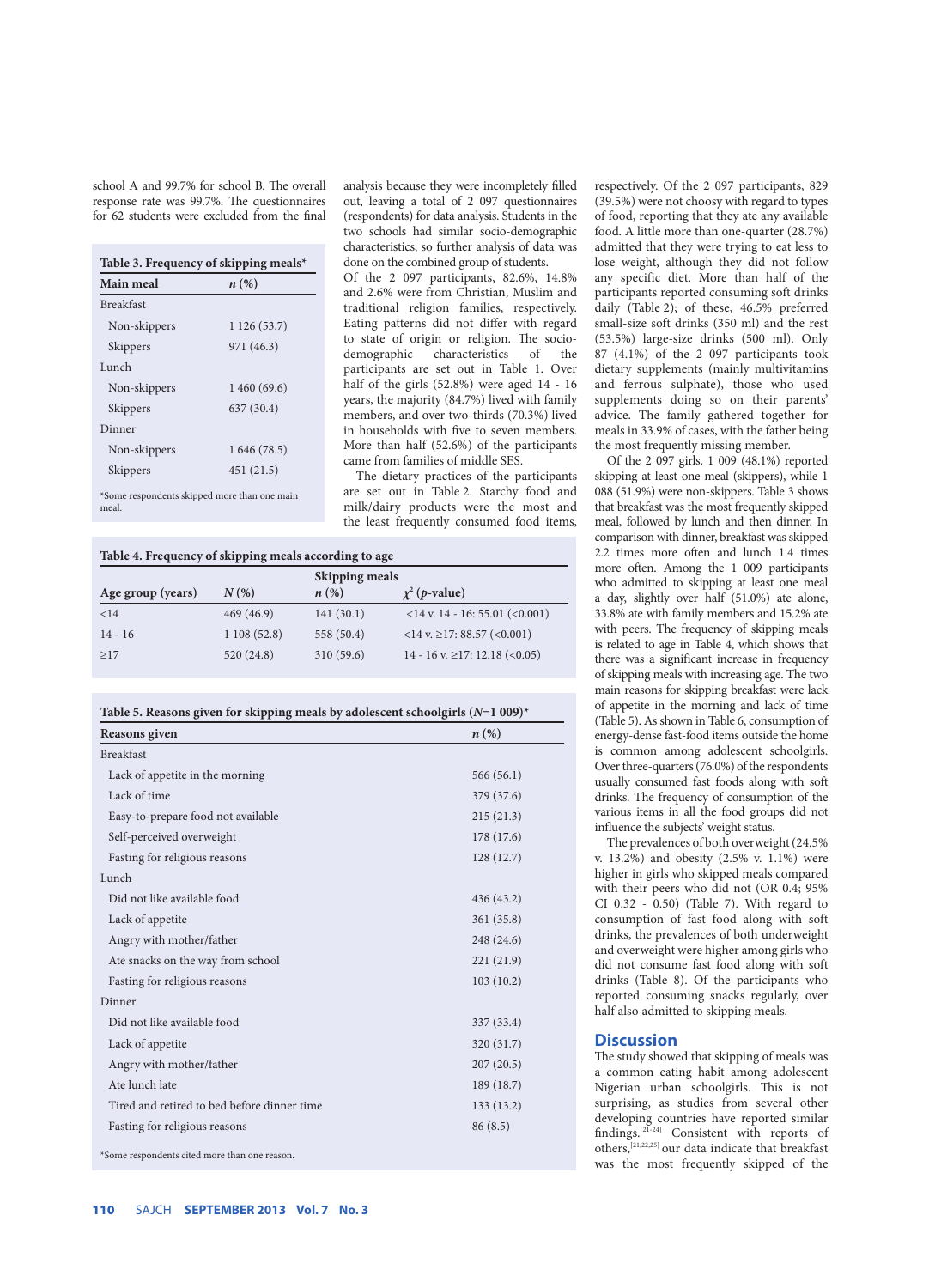three main meals. Older girls tended to skip breakfast more often than younger girls,

suggesting that the prevalence of breakfast skipping increases with the transition

| <b>Consumption pattern</b>                  | $n\left(\%\right)$ |
|---------------------------------------------|--------------------|
| Fast-food eater $(N=2 097)$                 |                    |
| Yes                                         | 1262(60.2)         |
| Rarely or not                               | 835 (39.8)         |
| Frequency of eating fast food $(N=1 262)$   |                    |
| Daily                                       | 160(12.7)          |
| 4 - 6 times/week                            | 234(18.5)          |
| 1 - 3 times/week                            | 868 (68.8)         |
| Usual place of eating fast food $(N=1 262)$ |                    |
| At home                                     | 381 (30.2)         |
| Outside home                                | 881 (69.8)         |
| Type of fast food consumed $(N=1 262)$      |                    |
| Meat pie/egg buns/cake/doughnut             | 870 (68.9)         |
| Ice cream                                   | 274(21.7)          |
| Jollof rice with fried beef/turkey/chicken  | 118(9.4)           |

Rarely = less than once a fortnight; jollof rice = a West African dish of rice, tomatoes, onions and various spices.

| Table 7. Distribution of weight status according to meal skipping |  |  |
|-------------------------------------------------------------------|--|--|
|                                                                   |  |  |

| Weight status                 | Non-skippers of meals<br>$n\left(\%\right)$ | <b>Skippers of meals</b><br>$n\left(\%\right)$ | OR (95% CI)          |
|-------------------------------|---------------------------------------------|------------------------------------------------|----------------------|
| Normal weight<br>$(n=1, 481)$ | 810 (74.5)                                  | 671 (66.5)                                     | $1.5(1.24 - 1.81)$   |
| Underweight<br>$(n=188)$      | 122(11.2)                                   | 66(6.5)                                        | $1.8(1.31 - 2.46)$   |
| Overweight<br>$(n=391)$       | 144 (13.2)                                  | 247(24.5)                                      | $0.5(0.399 - 0.945)$ |
| Obese $(n=37)$                | 12(1.1)                                     | 25(2.5)                                        | $0.4(0.199 - 0.800)$ |
| Total $(N=2 097)$             | 1088(100)                                   | 1009(100)                                      |                      |

OR = odds ratio; CI = confidence interval.

**Table 8. Distribution of weight status according to pattern of fast-food consumption**

|                                                  | Fast-food consumption pattern         |                                          |                          |
|--------------------------------------------------|---------------------------------------|------------------------------------------|--------------------------|
| Weight status                                    | With soft drink<br>$n\left(\%\right)$ | Without soft drink<br>$n\left(\%\right)$ | OR (95% CI)              |
| Normal weight<br>$(n=892)$                       | 768(80.1)                             | 124(40.9)                                | 5.8<br>$(4.39 - 7.66)$   |
| Underweight<br>$(n=113)$                         | 70(7.3)                               | 43(14.2)                                 | 0.5<br>$(0.334 - 0.749)$ |
| Overweight<br>$(n=235)$                          | 102(10.6)                             | 133 (43.9)                               | 0.2<br>$(0.147 - 0.271)$ |
| Obese<br>$(n=22)$                                | 19(2.0)                               | 3(1.0)                                   | 2.0<br>$(0.587 - 6.805)$ |
| Total<br>$(N=1 262)$                             | 959 (100.0)                           | 303(100.0)                               |                          |
| $OR = odds ratio$ : $CI = confidence interval$ . |                                       |                                          |                          |

from adolescence to adulthood. This is also not surprising, as two studies have reported a similar finding.<sup>[12,23]</sup> These studies demonstrated that breakfast skipping was linked to weight gain, ultimately resulting in overweight. The unhealthy habit of skipping meals that we detected among our adolescent schoolgirls may be of concern – results from a 2007 study suggested that skipping breakfast significantly decreased daily energy and nutrient intake,<sup>[26]</sup> some studies have linked skipping of meals with overweight as well as obesity,  $[12,23,27,28]$  and other studies have linked meal skipping by adolescents, particularly not eating breakfast, to adverse nutritional status, impaired cognitive performance and reduced quality of life.<sup>[29]</sup> Dinner was the least commonly skipped meal in the present study, as has been found by others.<sup>[30]</sup> Consistent with the results of a study in Turkey,<sup>[29]</sup> the main reasons cited by the participants for skipping breakfast were lack of appetite and lack of time. This finding is worrying, because breakfast is considered the most important of all the three main meals. SES of the participants' families did not appear to influence the prevalence of meal skipping in our study, suggesting that the effects of socio-economic differences are less pronounced during adolescence than during other phases of life. The apparent lack of influence of SES on meal skipping among adolescent schoolgirls is consistent with the results of the study by Soyer *et al.*,<sup>[29]</sup> and may be explained by the homogenising effects of school experiences as well as youth culture. Our data indicate that schoolgirls who were 17 or older were more likely to skip meals than their schoolmates who were less than 14 years old. A similar observation has been reported in an earlier study.<sup>[22]</sup> One possible explanation may be that older schoolgirls are more concerned with body image than their younger counterparts. This view is reinforced by the observation in the present study, as well as in previous ones, that concern about body image is linked to the practice of skipping meals among adolescent schoolgirls.<sup>[22,31,32]</sup>

Consistent with previous studies, [24,26,32] assessment of weight status revealed that the prevalences of both overweight and obesity were higher among participants who skipped meals compared with their peers who did not. A possible explanation was given by Savige *et al*.,[33] who observed that adolescent girls who skipped meals, particularly breakfast, were more likely to eat snacks during the day, ultimately resulting in excess daily energy consumption. Another explanation may be that not eating breakfast results in a poor quality of life, characterised by lack of energy in the morning and decreased motivation to participate in physical activity.[34] The combination of excess energy intake with